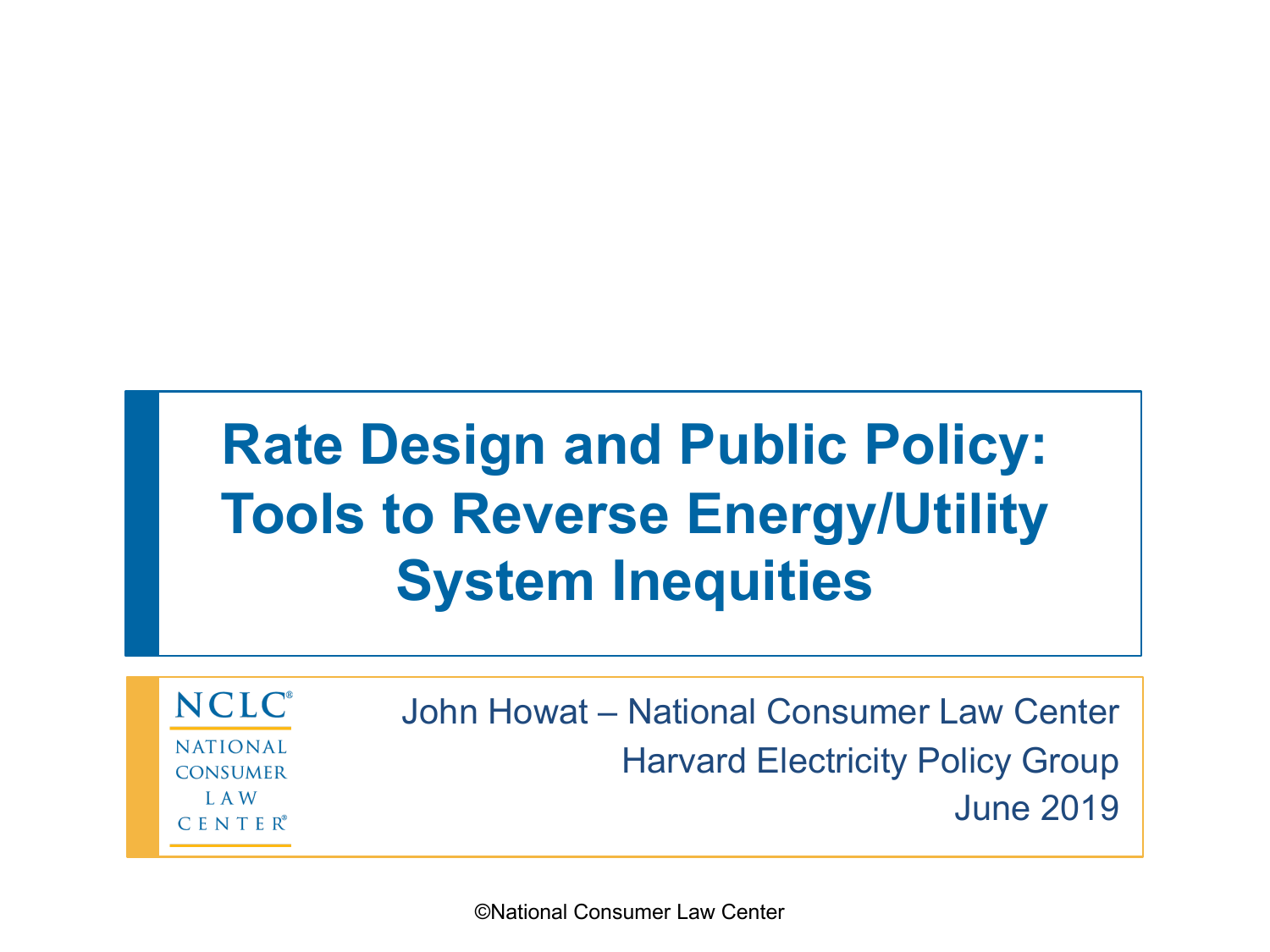#### Median 2015 Electricity Usage (kWh) by HH Income by Census Region



2 *2015 RECS Microdata* John Howat – National Consumer Law Center - jhowat@nclc.org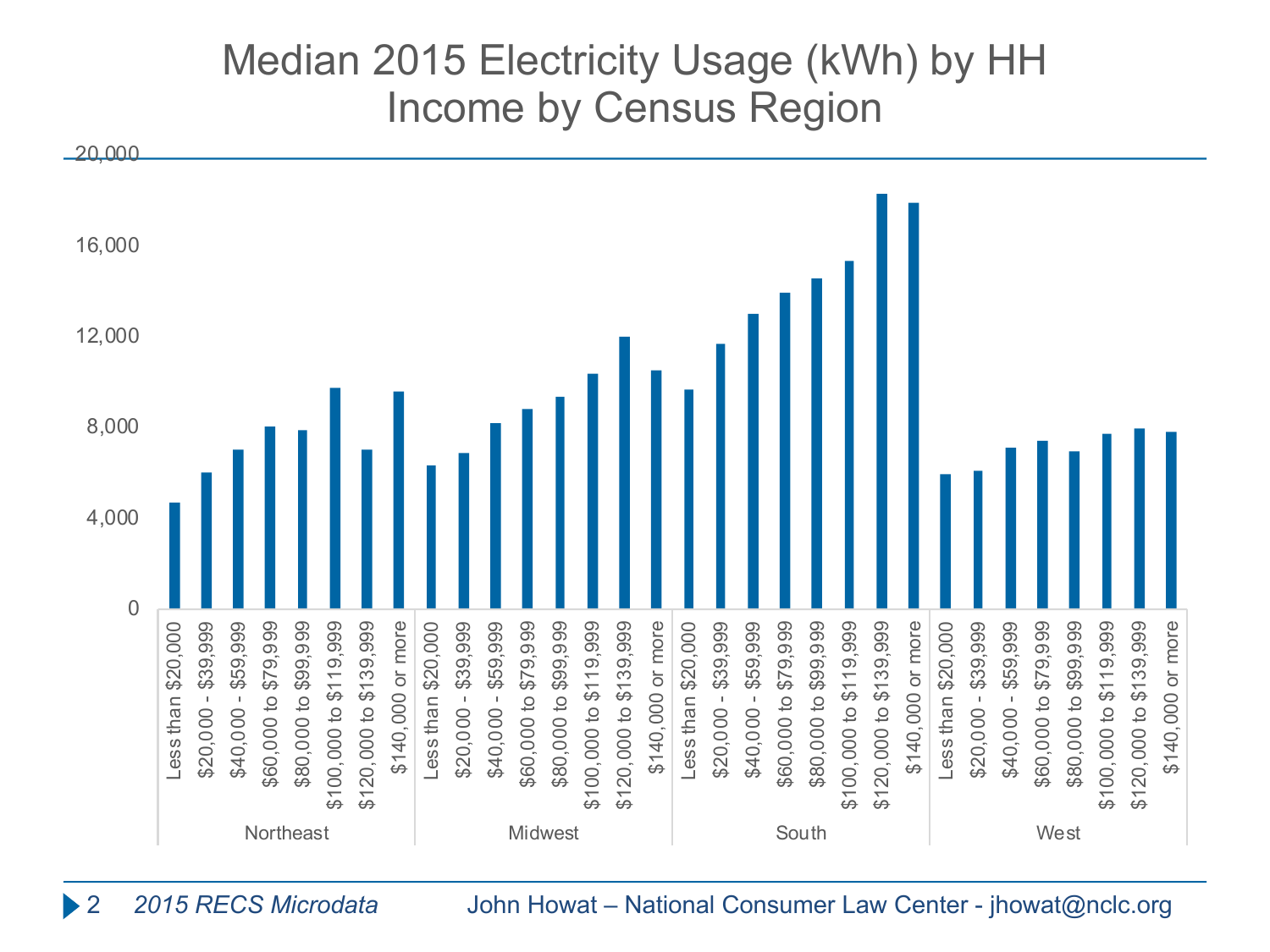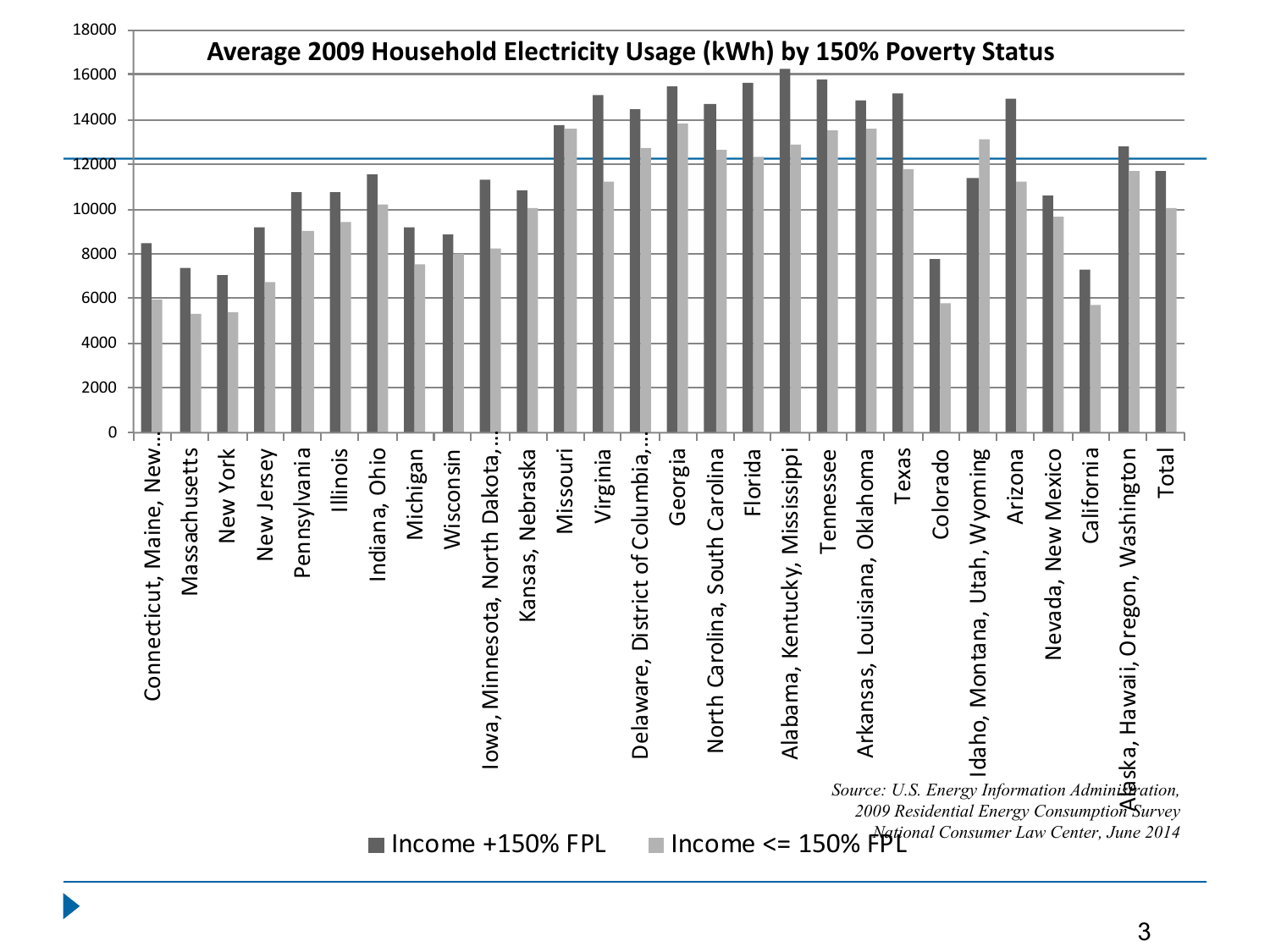## Electricity Consumption Graphs and Tables

- ▶ Website detailing electricity consumption by
	- Income category
	- ▶ Race of householder
	- ▶ Age of householder
- } http://www.nclc.org/energy-utilities[communications/utility-rate-design.html](http://www.nclc.org/energy-utilities-communications/utility-rate-design.html)
- ▶ U.S. Energy Information Administration Residential Energy Consumption Survey
- ▶ 27 "Reportable Domains"
- ▶ Click on state or region on US map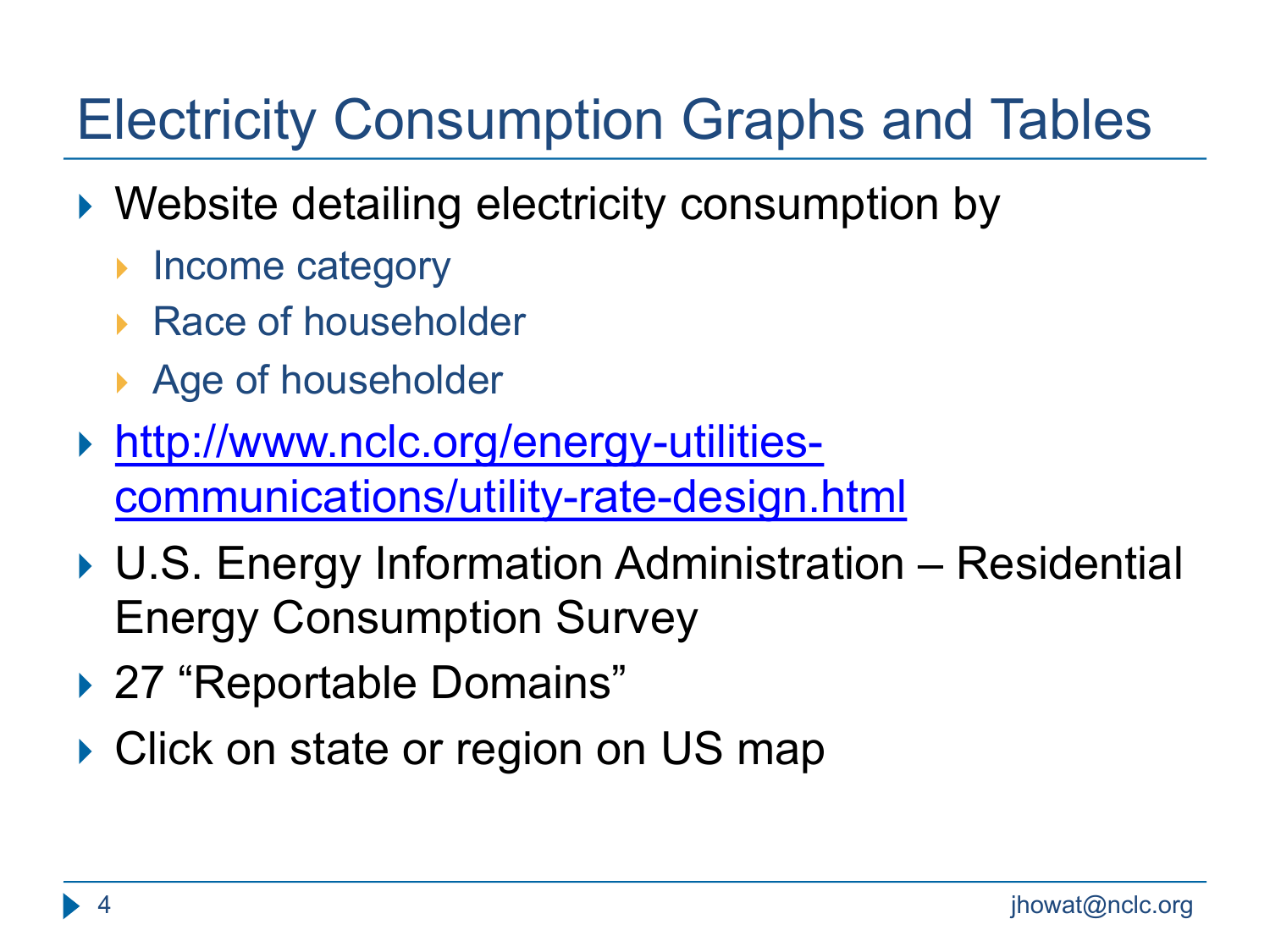

5 *2015 RECS Microdata* John Howat – National Consumer Law Center - jhowat@nclc.org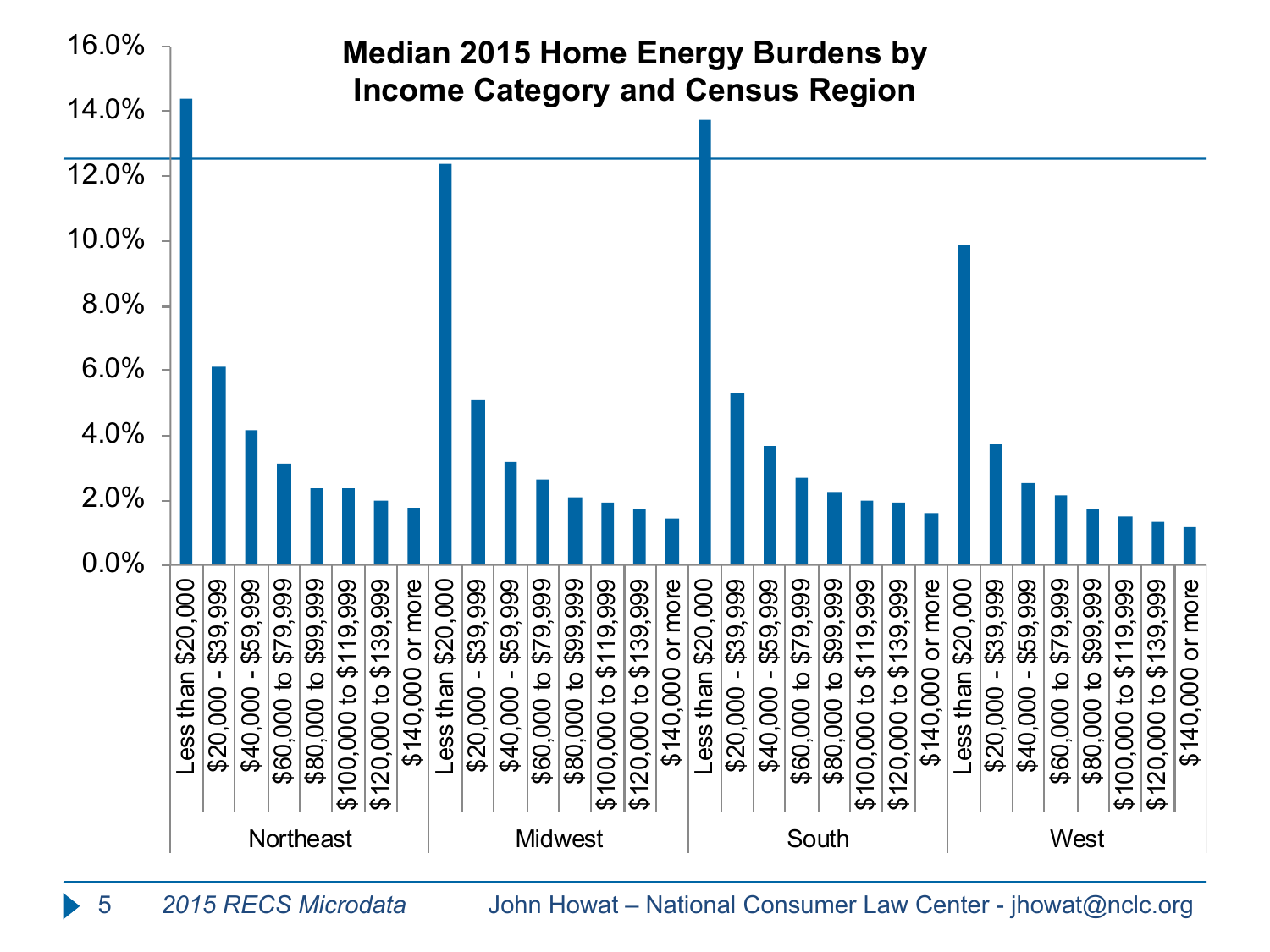#### **Frequency of Reducing or Forgoing Basic Necessities Due to Home Energy Bill by Household Income Category - U.S.**

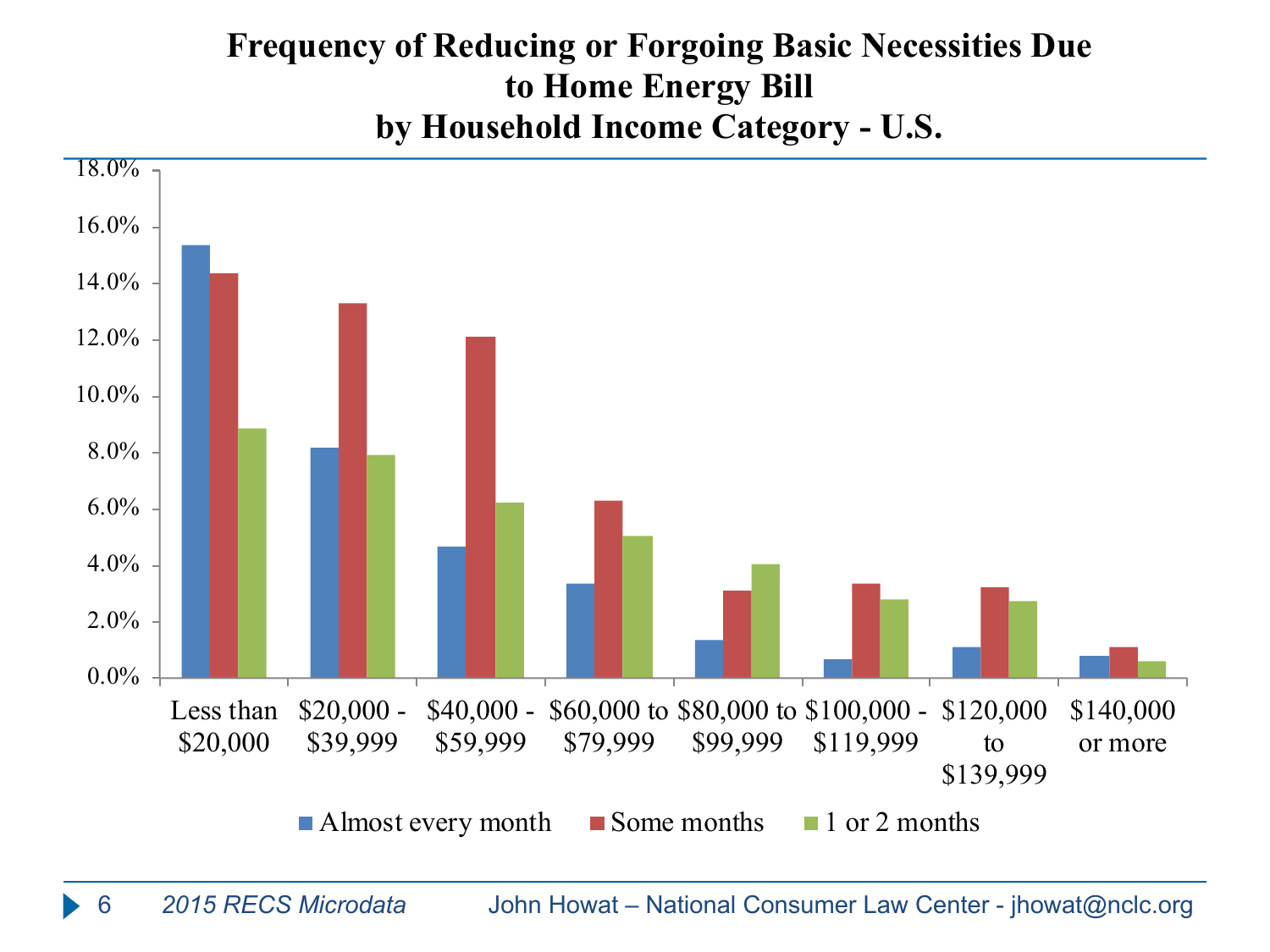#### **Frequency of Reducing or Forgoing Basic Necessities Due to Home Energy Bill by Race - U.S.**

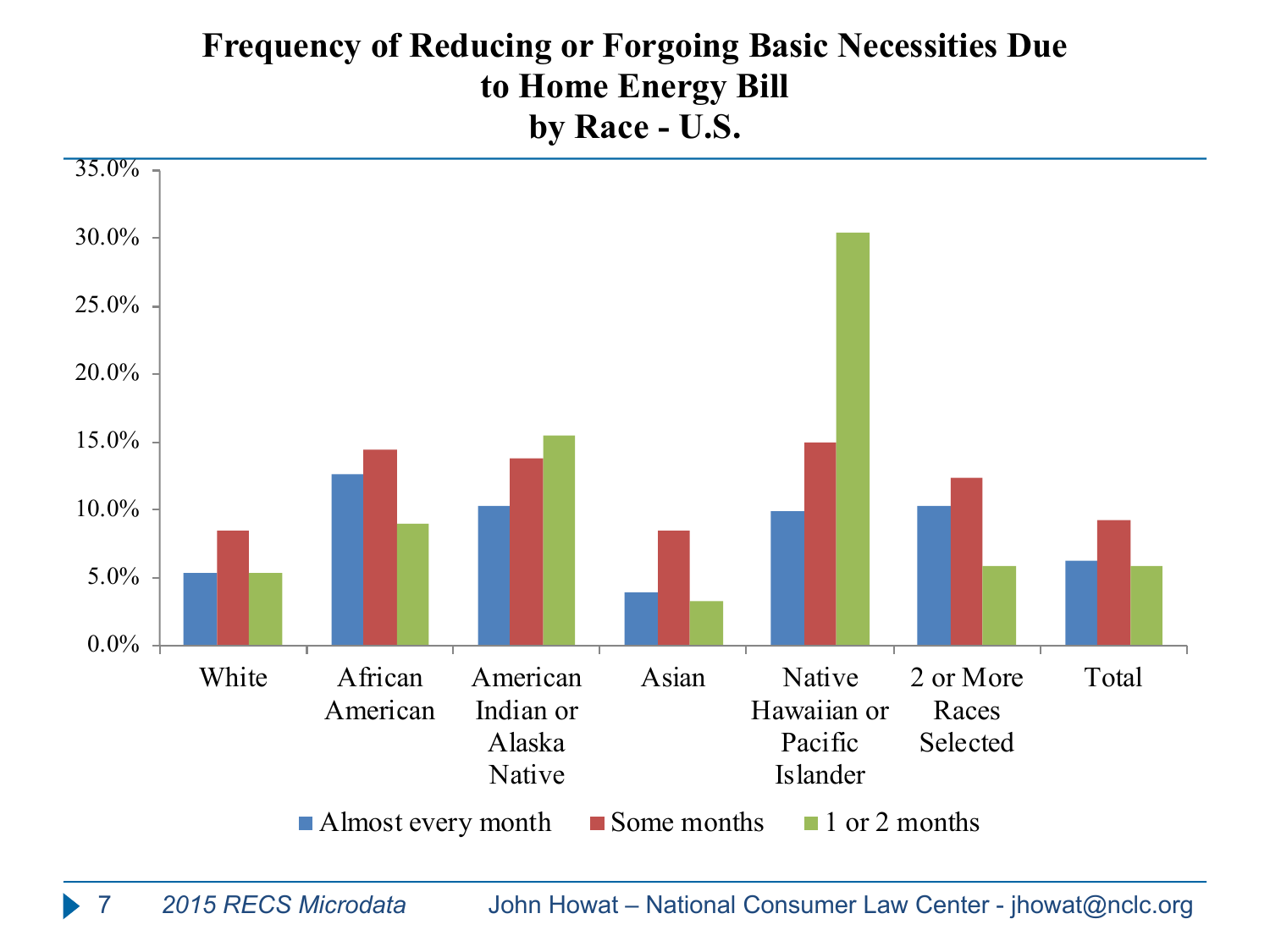### Increased Fixed Customer Charges

- ▶ Since 2014 electric utilities in at least 34 states have proposed to shift recovery of revenue requirements from volumetric charges to monthly fixed, customer charges.
- ▶ Intra-class cost shift
	- ▶ Shifts costs within a rate class from high-volume consumers to low-volume consumers within a rate class
	- ▶ Data demonstrates that in all regions of the US electricity usage is below the residential class average for:
		- **▶ Low-income households**
		- } Elder households
		- $\blacktriangleright$  Households of color
- } Diminished efficiency incentive and customer control over the bill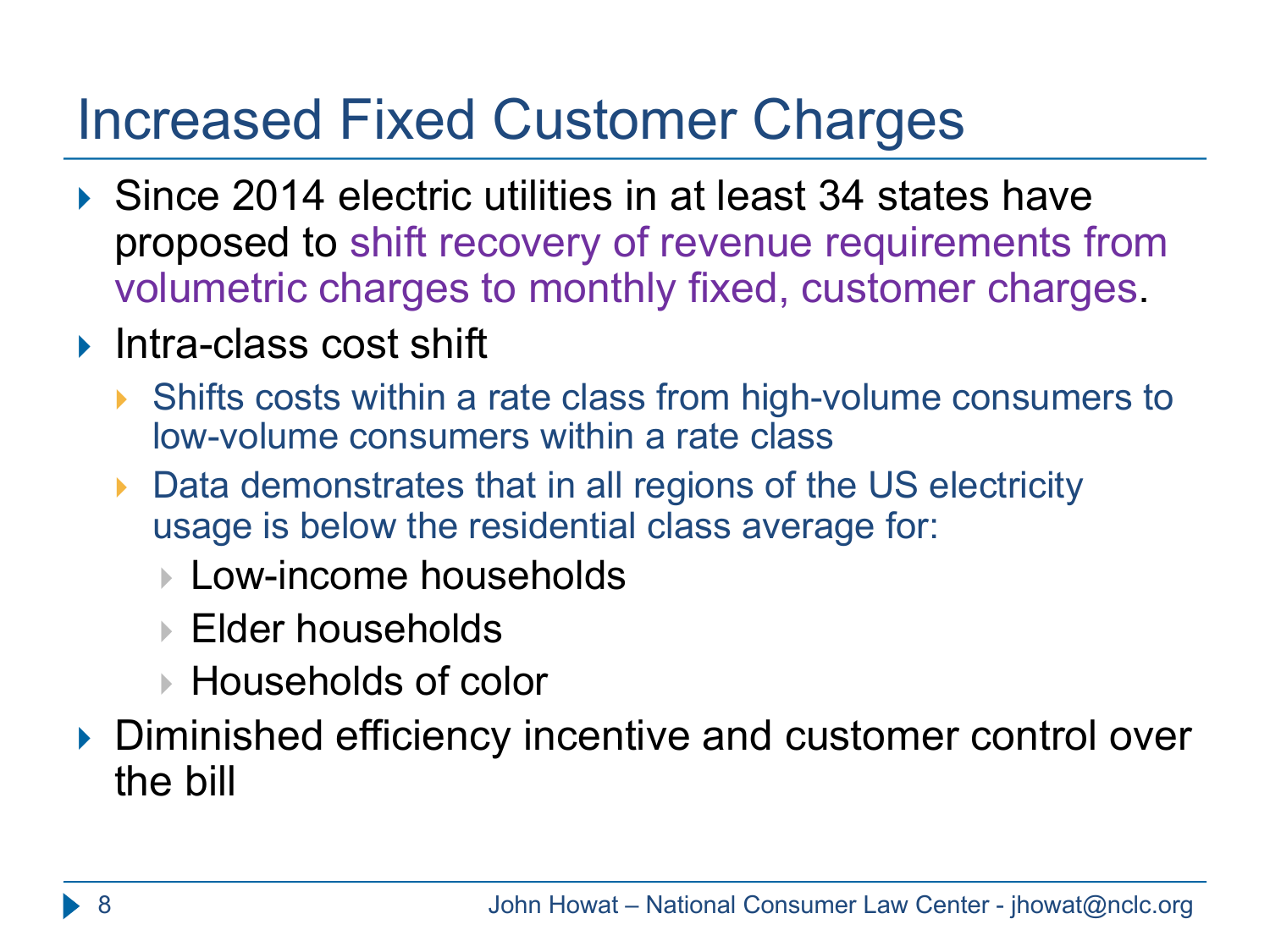#### **Gradualism**

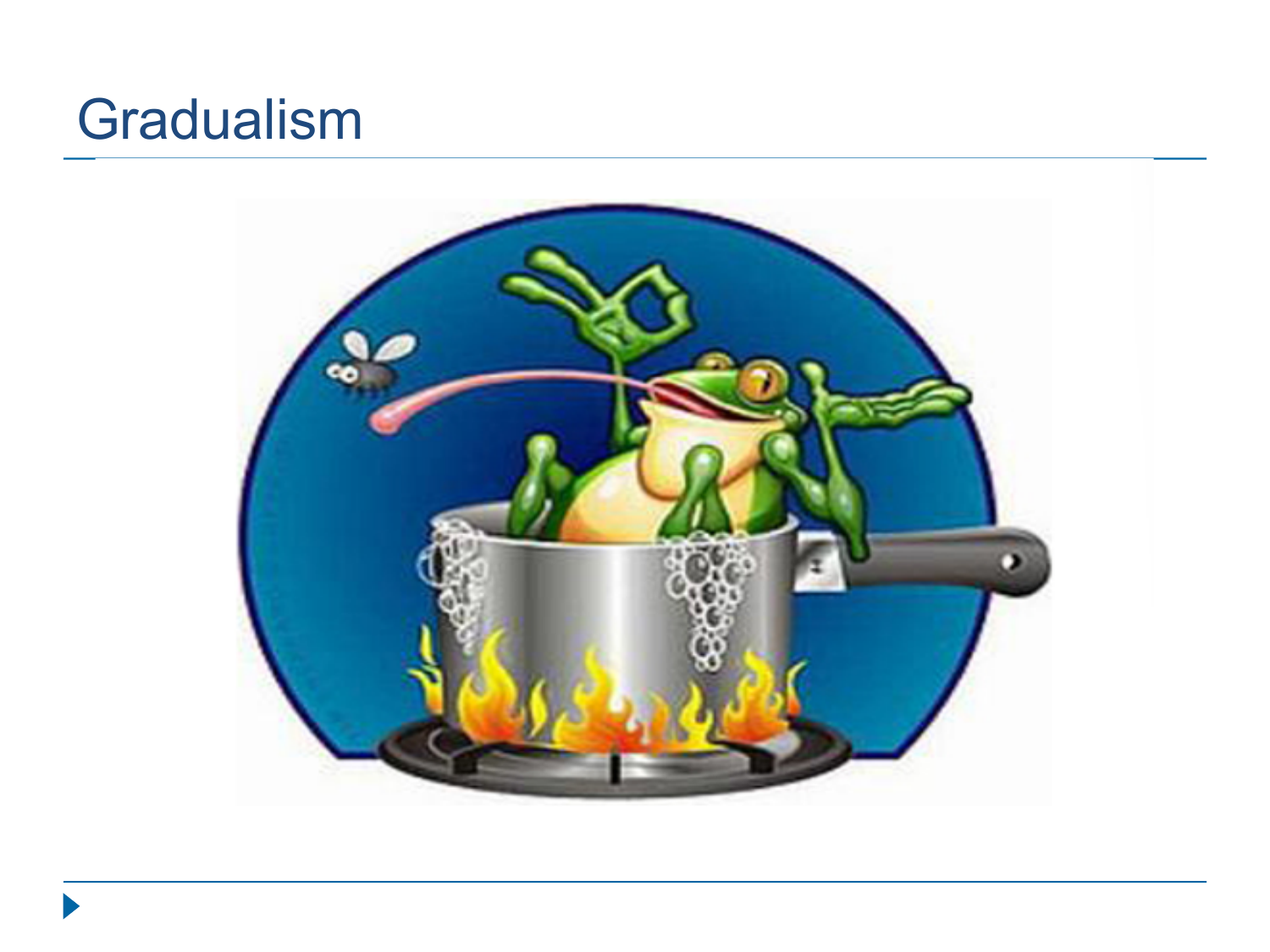# *Digital Grid: Low-Income Concerns*

- ▶ Advanced metering
	- ▶ System costs
	- ▶ Remote disconnection of service
		- ▶ Prepaid service and low-income consumers
	- ▶ Penalties from time-varying rates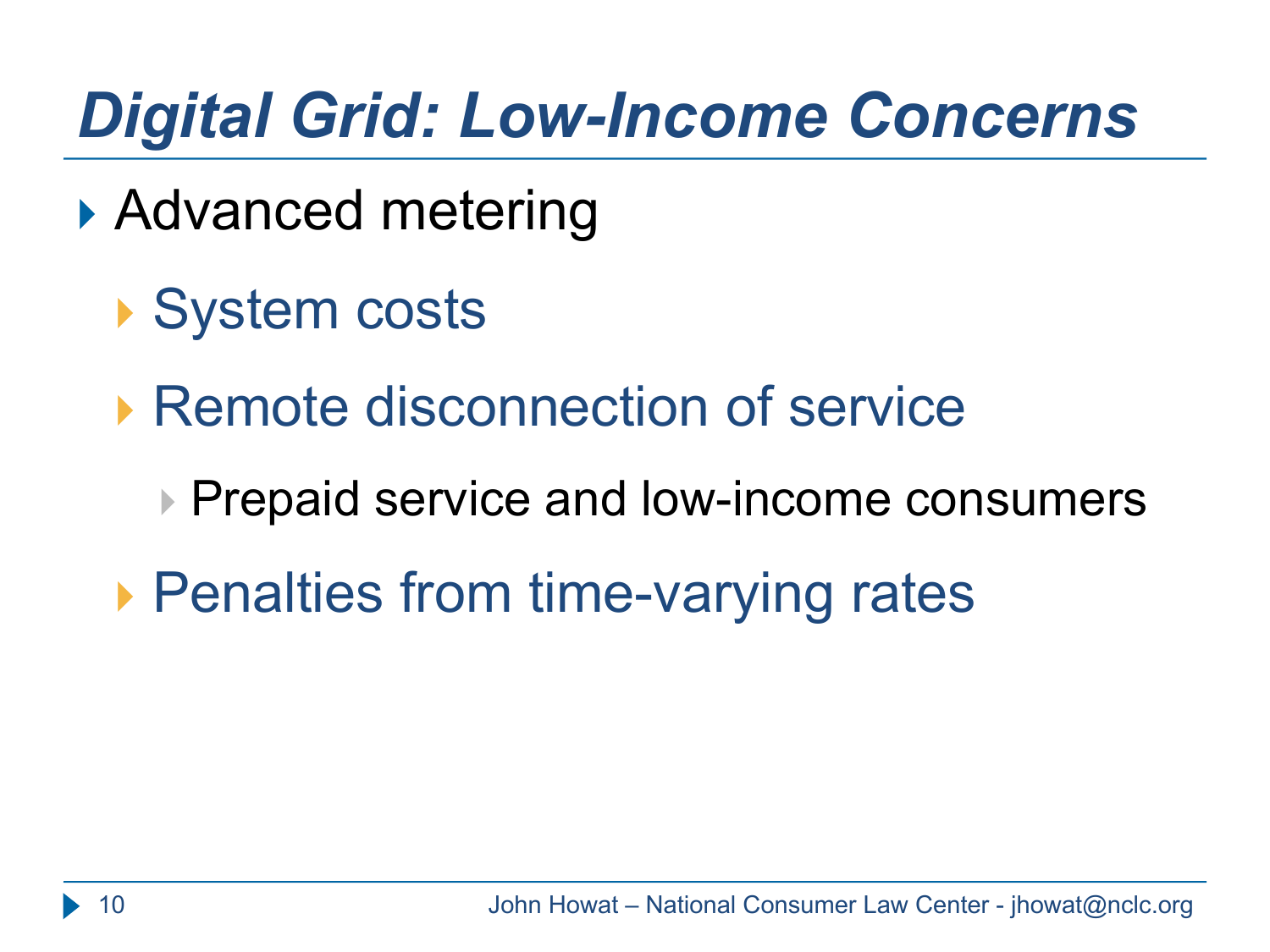#### Advanced metering – A 'Just Transition' for Low-Income

- ▶ System costs
	- ▶ Effective Low-income affordability programs
		- **▶ Bill payment assistance**
		- **▶ Energy efficiency**
- ▶ Remote disconnection of service
	- ▶ Consumer protection enhancement to outpace new tech deployment
	- ▶ Prepaid service and low-income consumers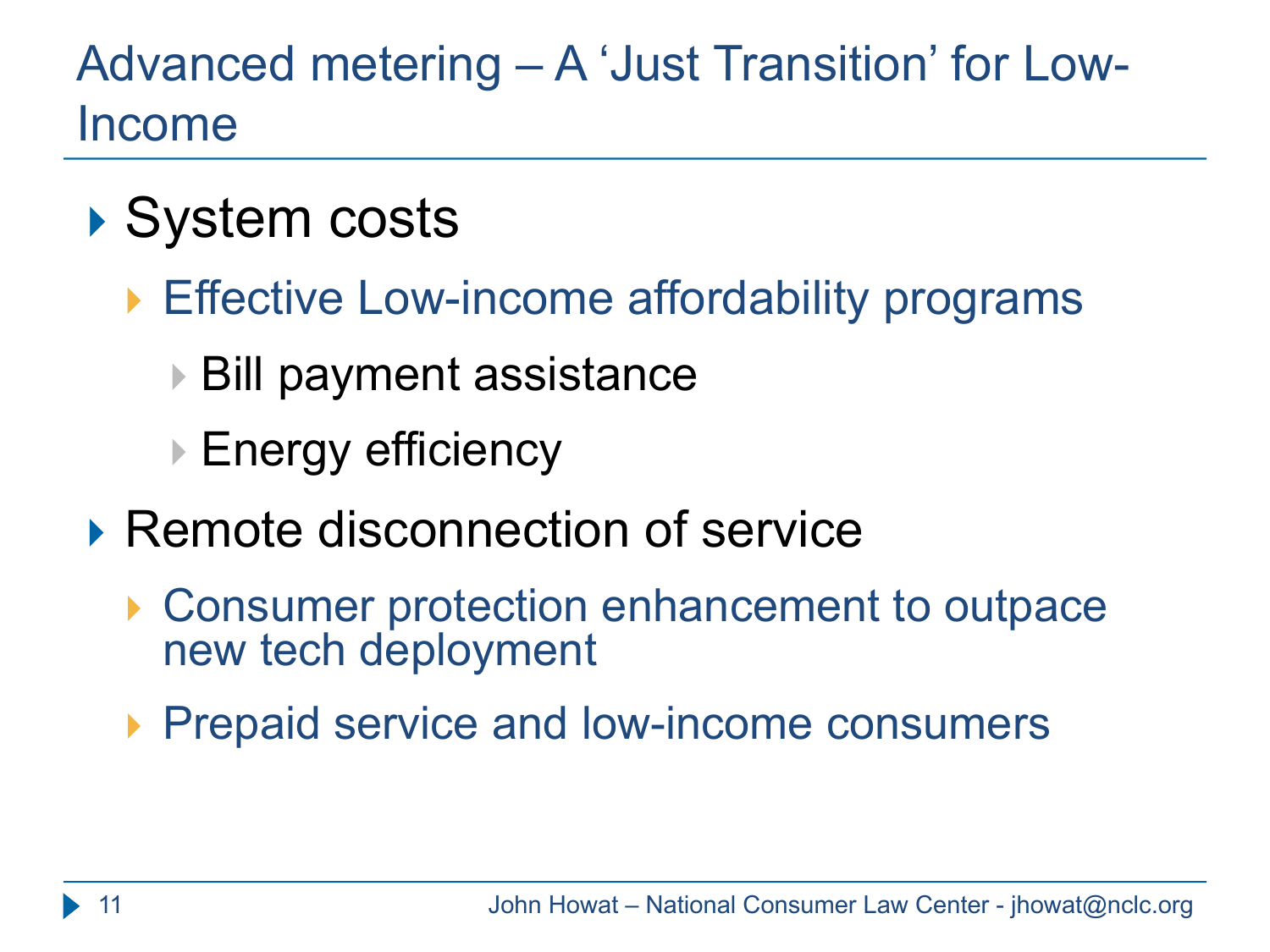Advanced metering – A 'Just Transition' for Low-Income

- ▶ Penalties from time-varying rates
	- ▶ Hold harmless
	- ▶ Opt-in
	- ▶ Shadow billing